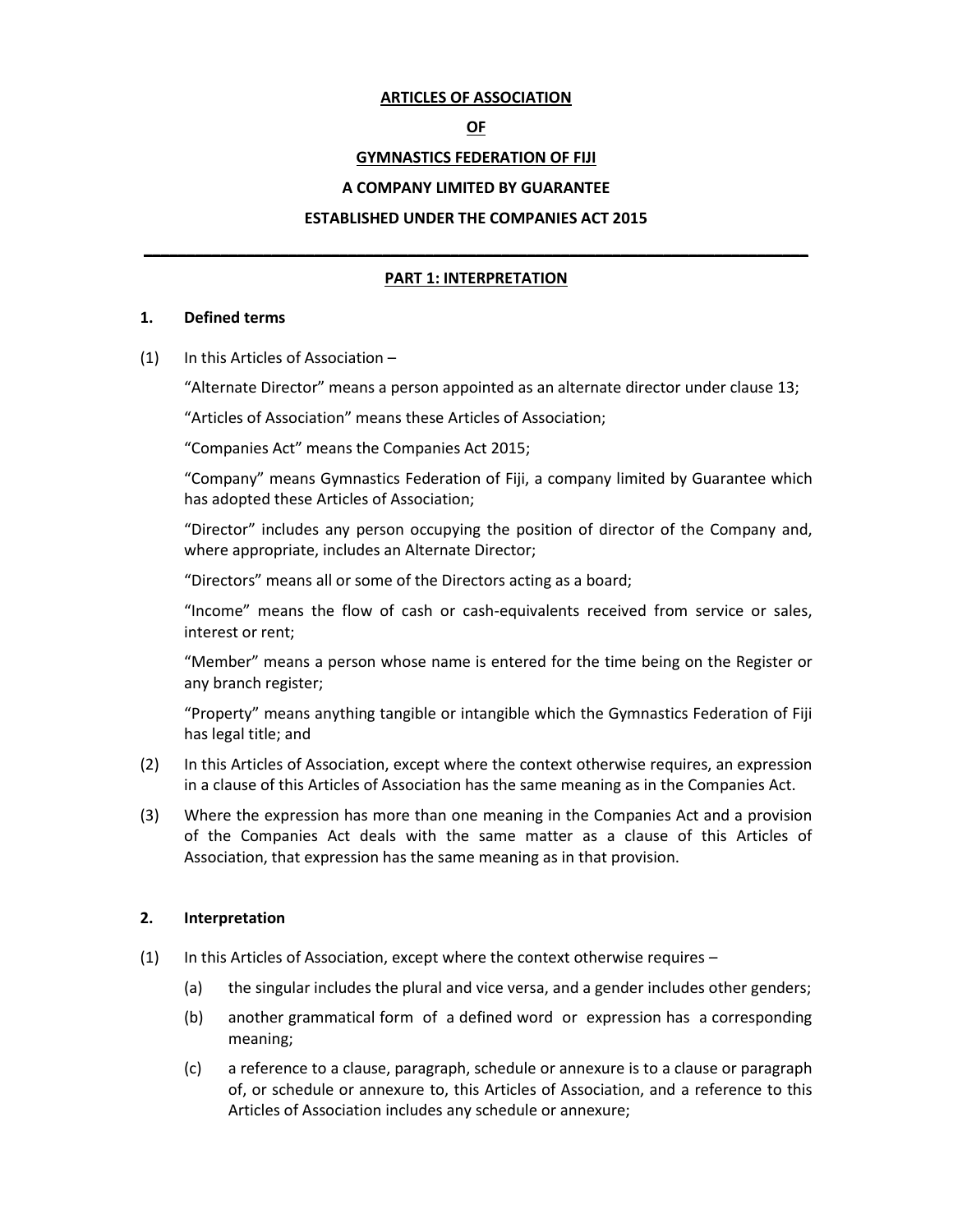- (d) a reference to a document or instrument includes the document or instrument as novated, altered, supplemented or replaced from time to time;
- (e) a reference to FJ\$, \$FJ, dollar or \$ is to Fiji currency;
- (f) a reference to a section number is a reference to the corresponding section of the Companies Act; and
- (g) the meaning of general words is not limited by specific examples introduced by including, for example or similar expressions.
- (2) Headings are for ease of reference only and do not affect interpretation.

# **PART 2: PURPOSE AND OBJECTS**

# **3. Purpose**

The purpose of the Company are to:

- (a) promote, control, manage and develop gymnastics in Fiji;
- (b) fulfil the obligations as the Fédération Internationale de Gymnastique in Fiji;
- (c) promote, manage and control gymsport events;
- (d) affiliate and otherwise liaise with Oceania Gymnastics, Fédération Internationale de Gymnastique and such other bodies as may be desirable to achieve these objects; and
- (e) undertake or do all things or activities which are necessary, incidental or conducive to the advancement of these objects.

The Federation is recognised by the national authority in charge of Physical Education and Sports as well as by the National Olympic Committee of Fiji as being the only organisation having control on gymnastics in the country.

The Federation recognises all the FIG (Fédération Internationale de Gymnastique) Statutes and Regulations and hereby commits to abide by them.

# **4. Objects**

- The 'Federation Internationale de Gymnastique' ("FIG"), is the sole international sporting authority entitled to make and enforce regulations for the encouragement and control of Gymnastics. So that the above authority may be exercised in a fair and equitable manner, FIG has drawn up the Statutes and Regulations governing Gymnastics.
- Each national federation shall be presumed to acquiesce in and be bound by the Statutes and Regulations. Subject to such acquiescence and restraint, one single national federation per country shall be recognised by FIG as the sole international sporting power for the enforcement of the present Statutes and Regulations and control of Gymnastics in its own country. The Federation has been so recognised by FIG and delegated by FIG with exercising the Sporting Power for Fiji.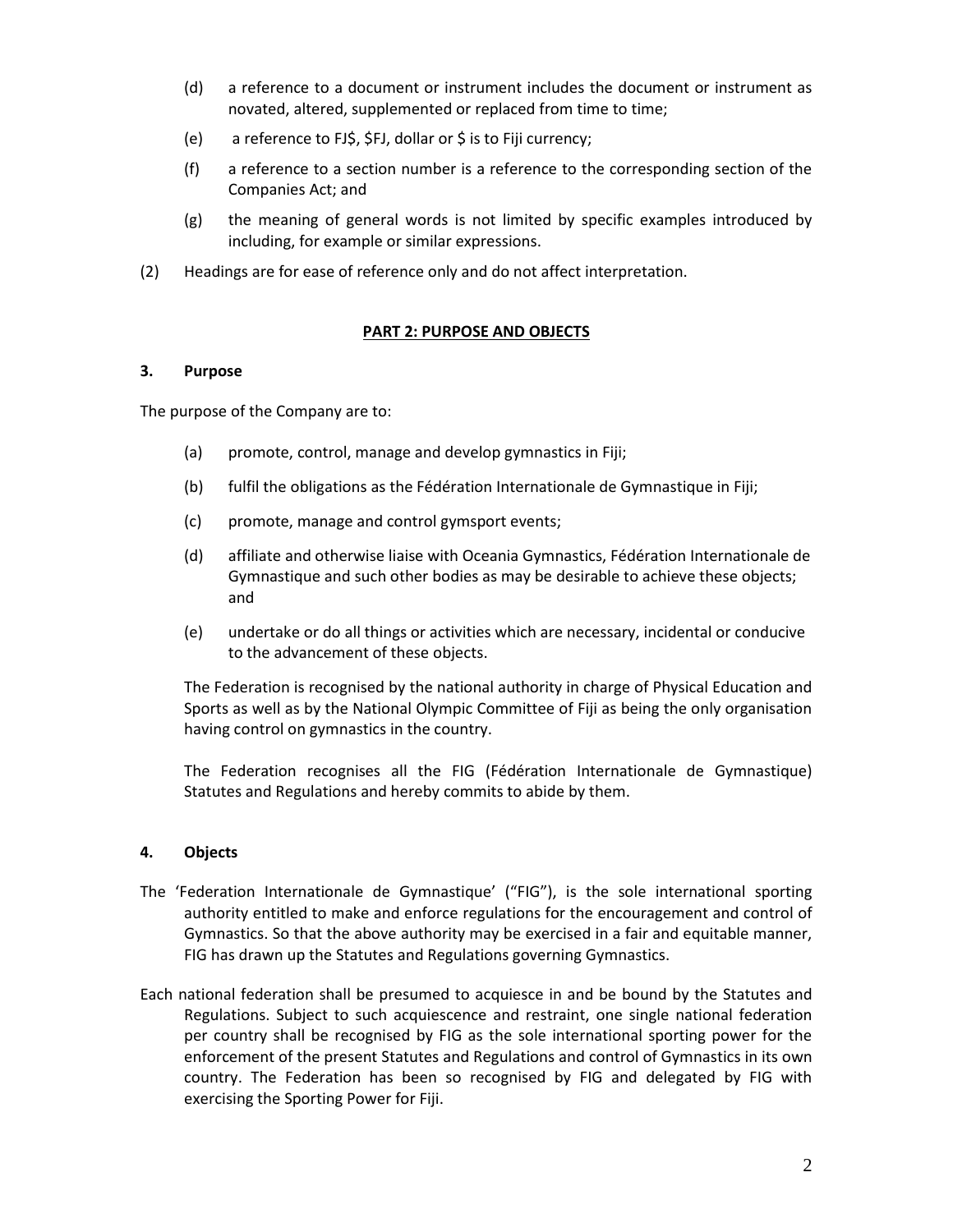The Objects of the Federation shall be to:

- (a) adopt and exercise the Sporting Power as the national federation for Gymnastics in Fiji and act as the sole Fiji affiliated member of FIG in accordance with the FIG Statutes and Regulations;
	- Maintain membership of FIG
	- Continually improve the delivery of gymnastics in Fiji through education and support to clubs and schools, filtering down to coaches, officials and athletes
- (b) conduct, encourage, promote, advance, control and manage all levels of Gymnastics in Fiji interdependently with Members and others;
	- Develop pathways and frameworks for continual improvement of the clubs, athletes, coaches and officials
	- Hold regular meetings of members to ensure a collaborative approach
	- Utilise technology including a website and social media
- (c) adopt, formulate, issue, interpret and amend Guidelines / Rules or the control and conduct of Gymnastics in Fiji;
	- Develop technical regulations for each discipline of gymnastics
	- Maintain a registry of policies and technical regulations for regular review to ensure currency
- (d) to manage gymnastics on the national level
	- Support voluntary sub-committees of the board to oversee coach, official, event and development activities
	- Employ Sport Development Officers to support clubs and conduct development activities
	- Recruit volunteers to assist the conduct of activities
	- Maintain relationships with the Fiji Ministries of Health, Education, Youth and Sports
	- Maintain a member database of schools, clubs, athletes, coaches and officials
- (e) to promote the development of gymnastics disciplines; i.e.:

Artistic Gymnastics Men and Women

Rhythmic Gymnastics

Acrobatic Gymnastics

Trampoline Gymnastics

Aerobic Gymnastics

Gymnastics for All

- Provide coach and official education
- Provide athlete development frameworks
- (f) encourage the provision and development of appropriate facilities for participation in Sport;
	- Seek funding opportunities including private enterprise, corporate sponsorship and local and international grants
	- Liaise with schools, fitness centres and sporting clubs
- (g) Prepare and enter Fiji teams in international Gymnastics competitions;
	- Develop selection policies and select athletes, coaches and officials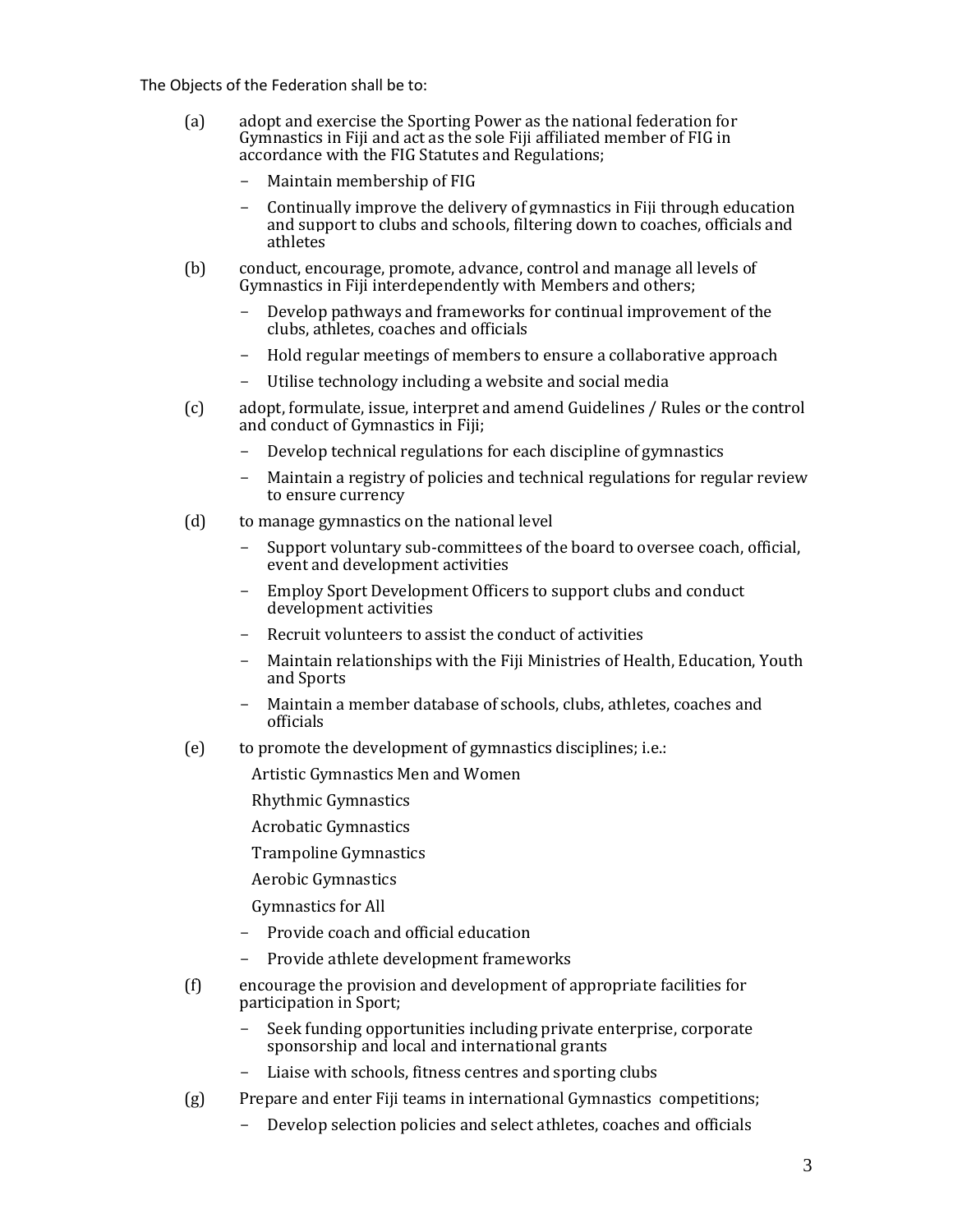- Seek funding through Olympic Solidarity, the International and Oceania Gymnastics bodies, sponsorship and local grants
- Provide pre-competition team training
- (h) Stage Gymnastic events, competitions and championships on the National level;
	- Support clubs across Fiji to prepare athletes for participation at the National level
	- Secure venues suitable to stage events
	- Seek event sponsorship, charge athlete and spectator entry fees
- (i) To prepare and promote the training of coaches and judges;
	- Train in-country educators to conduct courses
	- Offer subsidised coach and official education to encourage growth in the sport
	- Seek regional and international support to bring experts from overseas to conduct training
	- Maintain a training database
	- Maintain a Memorandum of Understanding with the Oceania Sport Education Program
- (j) To work in order to promote health as well as psychic and physic development of the youth;
	- Co-ordinate efforts for safe and healthy physical and moral development in gymnastics and the practice of all sports activities relating to it
	- Capitalise on the fitness benefits of gymnastics and conduct "Sport for Development" activities across Fiji, accessing funding through international governments and non-government organisations
	- Advocate the need and benefits of participation in fundamental movement programs for Fijian youth
	- Work with the Fiji Ministries of Education and Youth and Sport to include gymnastics within the school curriculum
	- Provide teacher training through schools and universities for fundamental movement education
- (k) To fight against any form of violence, sports injustice and doping;
	- Respect the provisions of the Olympic Charter and the World Anti-Doping Code and to abide by the decisions of the International Olympic Committee
	- Utilize the International Olympic Committee Integrity and Compliance Hotline
- (l) To contribute to and to consolidate the relationships with the FIG and with the other National Gymnastics Federations; and
	- Seek opportunities to host FIG events in Fiji, including seeing funding through Oceania National Olympic Committees
	- Invite other national Gymnastics Federations to participate in events in Fiji
	- Attend meetings of the FIG and regional gymnastics federations
- (m) To maintain good relationships with the other sports activities in Fiji.
	- Maintain membership with Fiji Association of Sports and National Olympic Committee and Fiji National Sports Commission
	- Participate in multi-sport promotional activities and competitions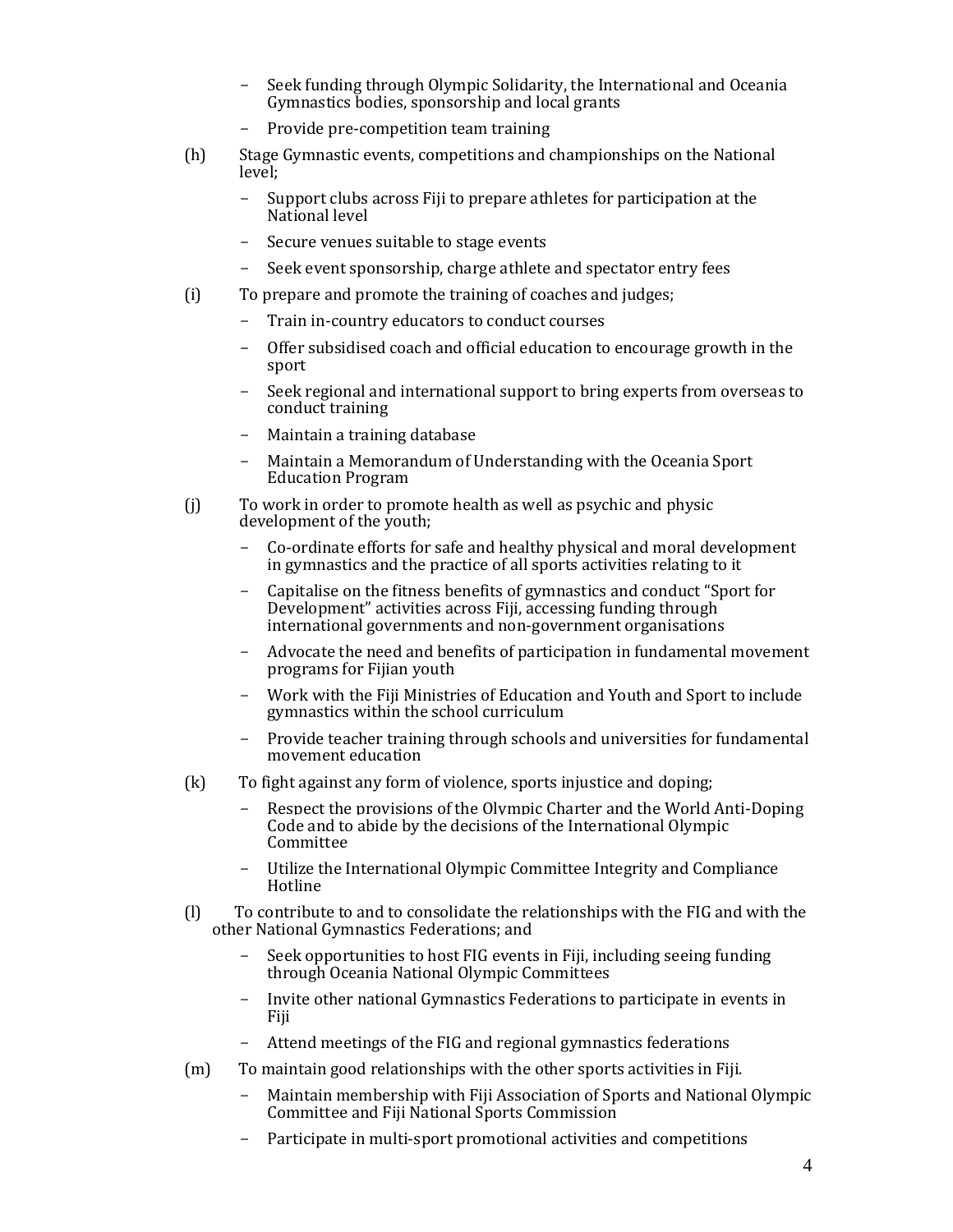# **5. Liability**

- (1) The liability of the members is limited.
- (2) Every member of the Company undertakes to contribute to the assets of the company in the event of it being wound up while he/she is a member, or within one year afterwards, for payment of the debts and liabilities of the company contracted before he/she ceases to be a member, and the costs, charges and expenses of winding-up, and for the adjustment of the rights of the contributories among themselves, such amount as may be required, not exceeding \$20.00.

# **PART 3: OFFICERS AND EMPLOYEES**

#### **6. Powers of Directors**

- (1) The business of a Company is to be managed by or under the direction of the Directors.
- (2) The Directors may exercise all the powers of the Company except any powers that this Act or the Company's Articles of Association require the Company to exercise in General Meeting.

#### **7. Negotiable instruments**

- (1) Any two Directors of a company that has two or more Directors, or the director of a Private Company that has only one Director, may sign, draw, accept, endorse or otherwise execute a negotiable instrument.
- (2) The Directors may determine that a negotiable instrument may be signed, drawn, accepted, endorsed or otherwise executed in a different way.

#### **8. Managing Director**

- (1) The Directors may appoint a Director to the office of managing Director or any other office (other than Auditor) or employment under the Company for any period (but not for life) and on any terms as they think fit.
- (2) The Directors of a Company may confer on a managing director any of the powers that the Directors can exercise.
- (3) The Directors may revoke or vary a conferral of powers on the managing Director.

#### **9. Remuneration of Directors**

- (1) The Directors of a Company are to be paid the remuneration that the members of the Company determine by resolution.
- (2) The members of the Company may also pay the Directors' travelling and other expenses that they properly incur–
	- (a) in attending Directors' meetings or any meetings of committees of Directors;
	- (b) in attending any General Meetings of the Company; and
	- (c) in connection with the Company's business.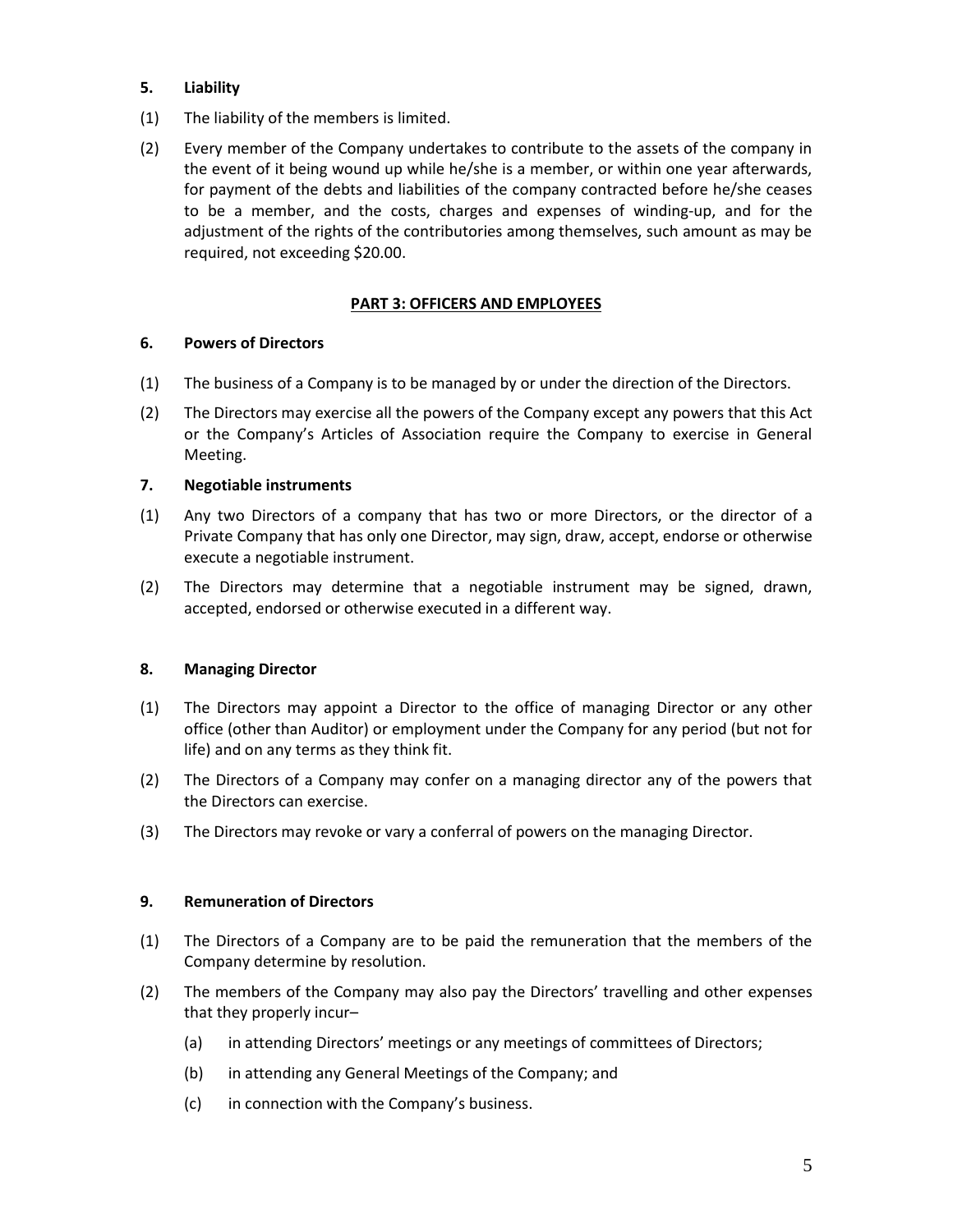### **10. Director may resign by giving written notice to Company**

A Director of a Company may resign as a Director of the Company by giving a written notice of resignation to the Company at its Registered Office.

### **11. Termination of appointment of managing director**

- (1) A person ceases to be managing director if they cease to be a Director.
- (2) The Directors may revoke or vary an appointment of a managing director.

### **PART 4: APPOINTMENT AND REMOVAL OF DIRECTORS**

#### **12. Appointment and removal of Directors**

The initial Directors of the Company are the persons who have consented to act as Directors and are set out in the Company's application for registration as a company. Those persons hold office subject to this Articles of Association.

#### **13. Company may appoint a Director**

A Company may appoint a person as a Director by resolution passed in General Meeting.

#### **14. Directors may appoint other Directors**

- (1) The Directors of a Company may appoint a person as a Director.
- (2) A person can be appointed as a Director in order to make up a quorum for a Directors' meeting even if the total number of Directors of the Company is not enough to make up that quorum.
- (3) If a person is appointed under this section as a Director of a Private Company, the Company must confirm the appointment by resolution within 2 months after the appointment is made.
- (4) If the appointment is not confirmed, the person ceases to be a Director of the Company at the end of those 2 months.
- (5) If a person is appointed by the other Directors as a Director of a Public Company, the Company must confirm the appointment by resolution at the Company's next Annual General Meeting.
- (6) If the appointment is not confirmed, the person ceases to be a Director of the Company at the end of the Annual General Meeting.

# **15. Appointment of managing directors**

The Directors of a Company may appoint one or more of themselves to the office of managing director of the Company for the period, and on the terms (including as to remuneration), as the Directors see fit.

#### **16. Alternate directors**

(1) With the other Directors' approval, a Director may appoint an Alternate Director to exercise some or all of the Director's powers for a specified period.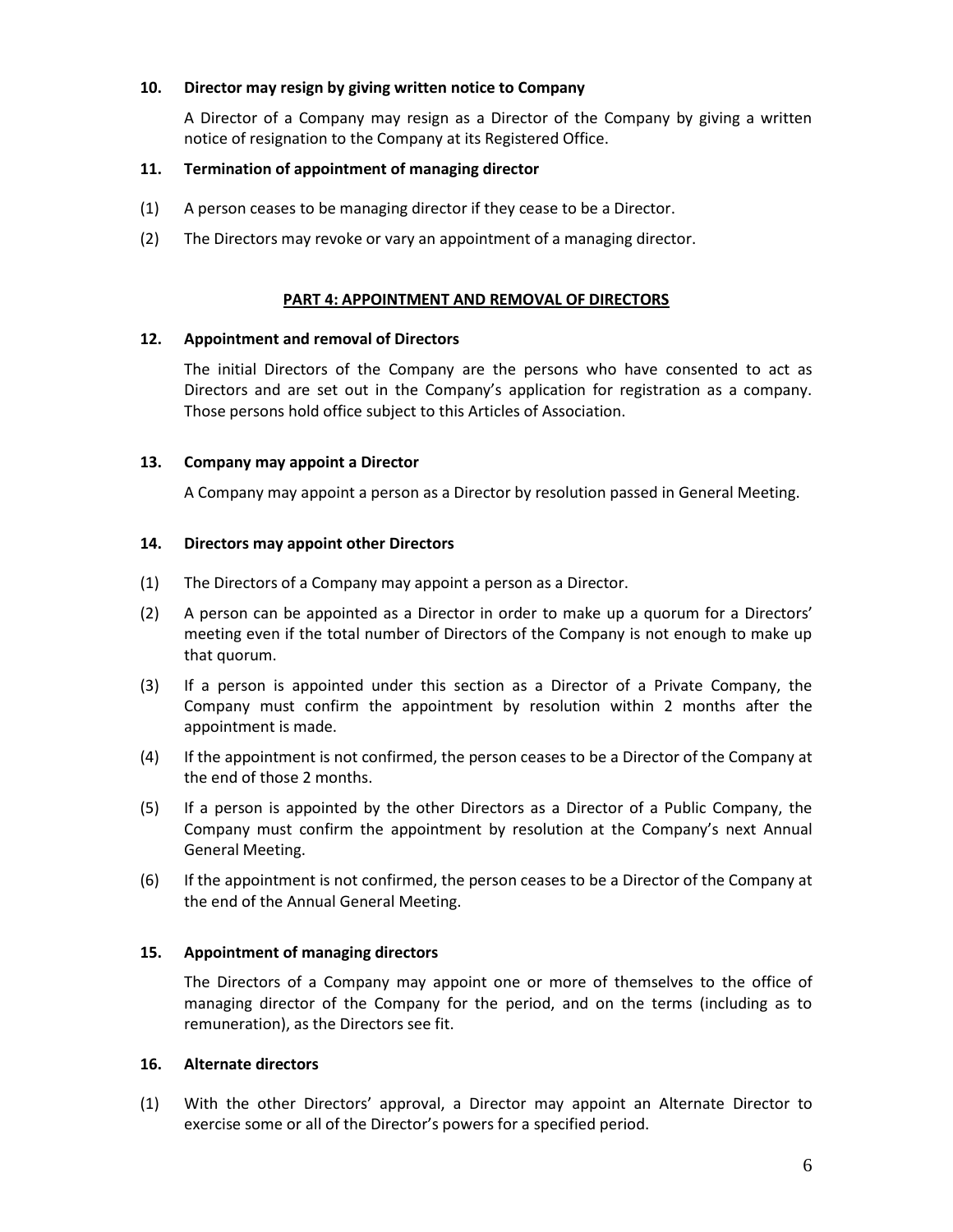- (2) If the appointing Director requests the Company to give the Alternate Director notice of Directors' meetings, the Company must do so.
- (3) An Alternate Director is an Officer of the Company and is not an agent of the appointor.
- (4) When an Alternate Director exercises the Director's powers, the exercise of the powers is just as effective as if the powers were exercised by the Director.
- (5) The provisions of this Articles of Association, which apply to Directors also apply to Alternate Directors, except that Alternate Directors are not entitled to any remuneration from the Company.
- (6) The appointing Director may terminate the Alternate Director's appointment at any time.
- (7) An Alternate Director's appointment ends automatically when his or her appointor ceases to be a Director.
- (8) An appointment or its termination must be in writing and a copy must be given to the Company.

#### **17. Removal by members**

- (1) A Company may by resolution remove a Director from office despite anything in–
	- (a) the Company's Articles of Association;
	- (b) an agreement between the Company and the Director; or
	- (c) an agreement between any or all members of the Company and the Director.
- (2) If the Director was appointed to represent the interests of particular members or Debenture Holders, the resolution to remove the Director does not take effect until a replacement to represent their interests has been appointed.
- (3) Notice of intention to move the resolution must be given to the Company at least 2 months before the meeting is to be held. However, if the Company calls a meeting after the notice of intention is given under this subsection, the meeting may pass the resolution even though the meeting is held less than 2 months after the notice of intention is given.
- (4) The Company must give the Director a copy of the notice as soon as practicable after it is received.
- (5) The Director is entitled to put their case to members by–
	- (a) giving the Company a written statement for circulation to members; and
	- (b) speaking to the motion at the meeting (whether or not the Director is a member of the Company).
- (6) The written statement is to be circulated by the Company to members by-
	- (a) sending a copy to everyone to whom notice of the meeting is sent if there is time to do so; or
	- (b) if there is not time to comply with paragraph *(a)* having the statement distributed to members attending the meeting and read out at the meeting before the resolution is voted on.
- (7) The Director's statement does not have to be circulated to members if it is more than 1,000 words long or defamatory.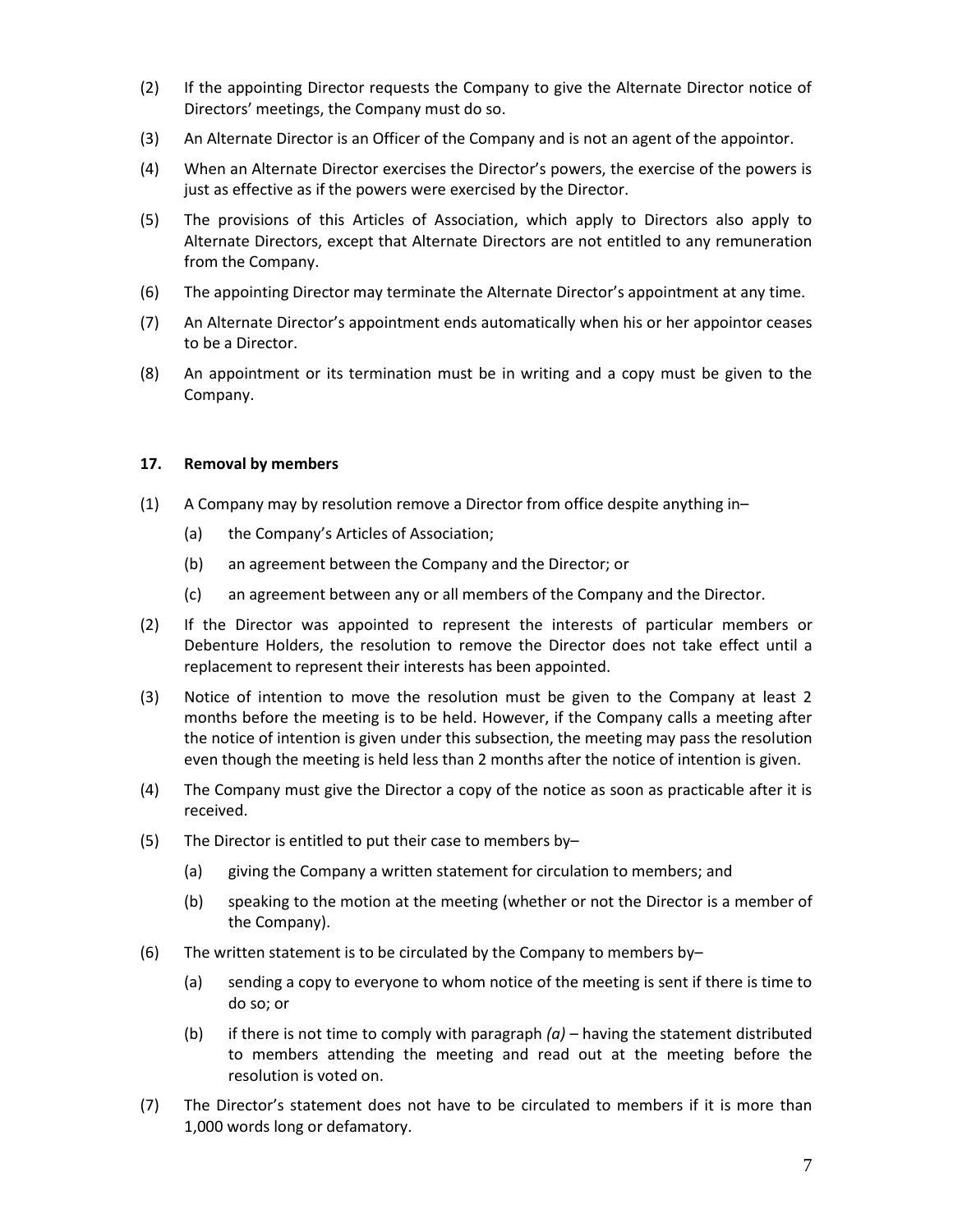- (8) If a person is appointed to replace a Director removed under this section, the time at which–
	- (a) the replacement Director; or
	- (b) any other Director, is to retire, is to be worked out as if the replacement Director had become Director on the day on which the replaced Director was last appointed a Director.

#### **PART 5: SECRETARY**

#### **18. Terms and conditions of office for secretaries**

- (1) If required by the Companies Act, there must be at least one secretary of the Company appointed by the Directors for a term and at remuneration and on conditions determined by them.
- (2) The Secretary (if any) is entitled to attend and be heard on any matter at all Directors' and general meetings.
- (3) The Directors may, subject to the terms of the Secretary's employment contract, suspend, remove or dismiss the Secretary.

# **PART 6: DIRECTORS' MEETINGS**

### **19. Calling Directors' meetings**

A Directors' meeting may be called by a Director giving reasonable notice individually to every other Director.

# **20. Quorum at Directors' meetings**

- 1) Unless the Directors determine otherwise, the quorum for a Directors' meeting is two Directors, unless the Company has only one Director, when the quorum is that Director.
- (2) The quorum must be present at all times during the meeting.

# **21. Decision on questions**

- (1) Subject to this Articles of Association and the Companies Act, questions arising at a meeting of Directors are to be decided by a majority of votes of the Directors present and voting, each Director has one vote.
- (2) The chairperson of a meeting does not have a casting vote in addition to his or her deliberative vote if there is an equality of votes.
- (3) An Alternate Director has one vote for each Director for whom he or she is an alternate. If the Alternate Director is a Director, he or she also has a vote as a Director.

#### **22. Passing of Directors' resolutions**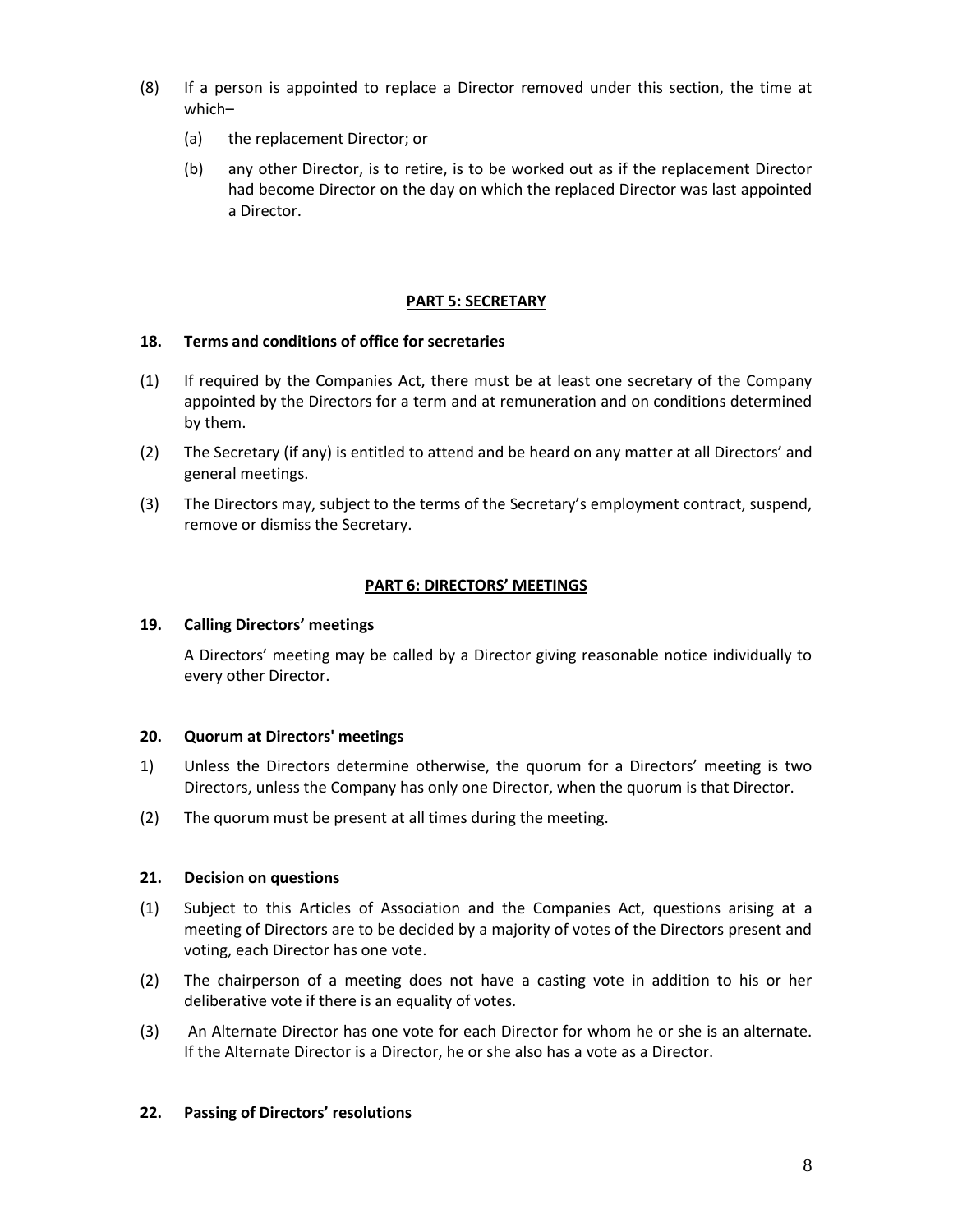A resolution of the Directors must be passed by a majority of the votes cast by Directors entitled to vote on the resolution.

# **23. Circulating resolutions of Companies with more than one Director**

- (1) The Directors of a Company may pass a resolution without a Directors' meeting being held if all the Directors entitled to vote on the resolution sign a document containing a statement that they are in favour of the resolution set out in the document.
- (2) Separate copies of a document may be used for signing by Directors if the wording of the resolution and statement is identical in each copy.
- (3) The resolution is passed when the last Director signs.
- (4) If the Company has one Director, the Director may pass a resolution or make a declaration by recording it and signing the record.

# **PART 7: POWERS AND DUTIES OF DIRECTORS**

# **24. Directors to manage Company**

- (1) The business of the Company is managed by the Directors who may exercise all powers of the Company that this Articles of Association or the Companies Act do not require to be exercised by the Company in General Meeting.
- (2) Without limiting the generality of sub-clause (3), the Directors may exercise all the powers of the Company to—
	- (a) borrow money;
	- (b) charge any Property or business of the Company or all or any of its uncalled capital;
	- (c) issue Debentures or give any other security for a debt, liability or obligation of the Company or of any other person; and
	- (d) guarantee or to become liable for the payment of money or the performance of any obligation by or of any other person.
- (3) Each Director is authorised to act in the best interests of any Holding Company of the Company, including its Ultimate Holding Company.
- (4) This clause does not in any way operate, nor may be construed, so as to restrict or limit a Director from acting in a manner which, irrespective of this clause, is in accordance with the Companies Act and the general law (including the law relating to Directors' fiduciary duties).

# **PART 8: MEETINGS OF MEMBERS**

# **25. Calling of meetings of members by a Director**

A Director may call a meeting of the Company's members whether the Company is a Private or Public Company, Listed or not Listed.

# **26. Notice of adjourned meetings**

When a meeting is adjourned, a new notice of the resumed meeting must be given if the meeting is adjourned for 28 days or more.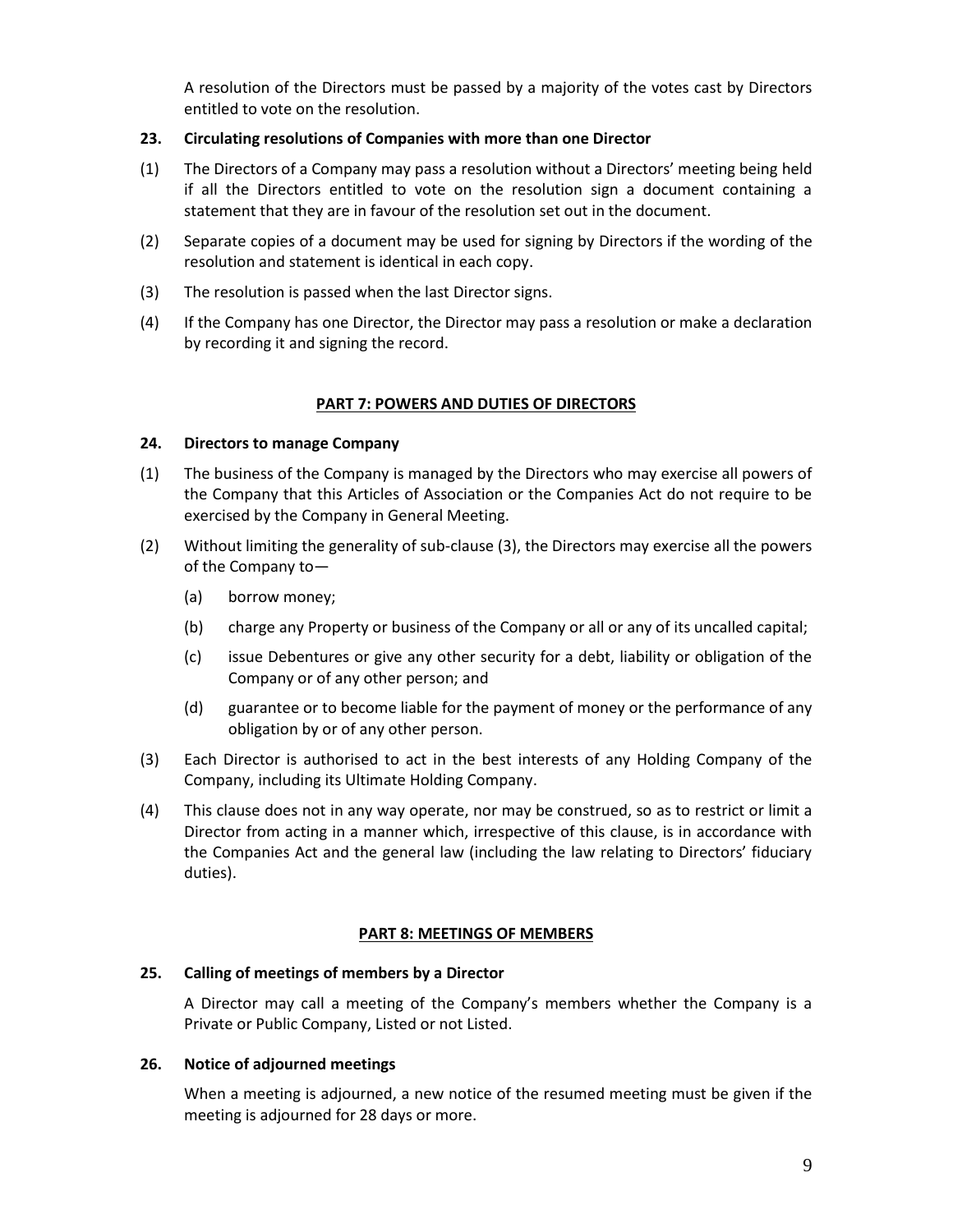# **27. Adjourned meetings**

Only unfinished business is to be transacted at a meeting resumed after an adjournment.

#### **28. Quorum**

- (1) The quorum for a meeting of a Company's members is two members and the quorum must be present at all times during the meeting.
- (2) In determining whether a quorum is present, count individuals attending as proxies or Company representatives. However—
	- (a) if a member has appointed more than one proxy or representative, count only one of them; and
	- (b) if an individual is attending both as a member and as a proxy or Company representative, count them only once.
- (3) A meeting of the Company's members that does not have a quorum present within 30 minutes after the time for the meeting set out in the notice of meeting is adjourned to the date, time and place the Directors specify. If the Directors do not specify one or more of those things, the meeting is adjourned to—
	- (a) if the date is not specified  $-$  the same day in the next week;
	- (b) if the time is not specified  $-$  the same time; and
	- $(c)$  if the place is not specified the same place.
- (4) If no quorum is present at the resumed meeting within 30 minutes after the time for the meeting, the meeting is dissolved.

#### **29. Chairing meetings of Members**

- (1) The Directors may elect an individual to chair meetings of the Company's members.
- (2) The Directors at a meeting of the Company's members must elect an individual present to chair the meeting (or part of it) if an individual has not already been elected by the Directors to chair it or, having been elected, is not available to chair it, or declines to act, for the meeting (or part of the meeting).
- (3) The members at a meeting of the Company's members must elect a member present to chair the meeting (or part of it) if—
	- (a) a chair has not previously been elected by the Directors to chair the meeting; or
	- (b) a previously elected chair is not available, or declines to act, for the meeting (or part of the meeting).
- (4) The chair must adjourn a meeting of the company's members if the members present with a majority of votes at the meeting agree or direct that the chair must do so.

#### **30. Adjournment**

- (1) The chairperson of a General Meeting at which a quorum is present—
	- (a) in his or her discretion may adjourn the meeting with the meeting's consent; and
	- (b) must adjourn the meeting if the meeting directs him or her to do so.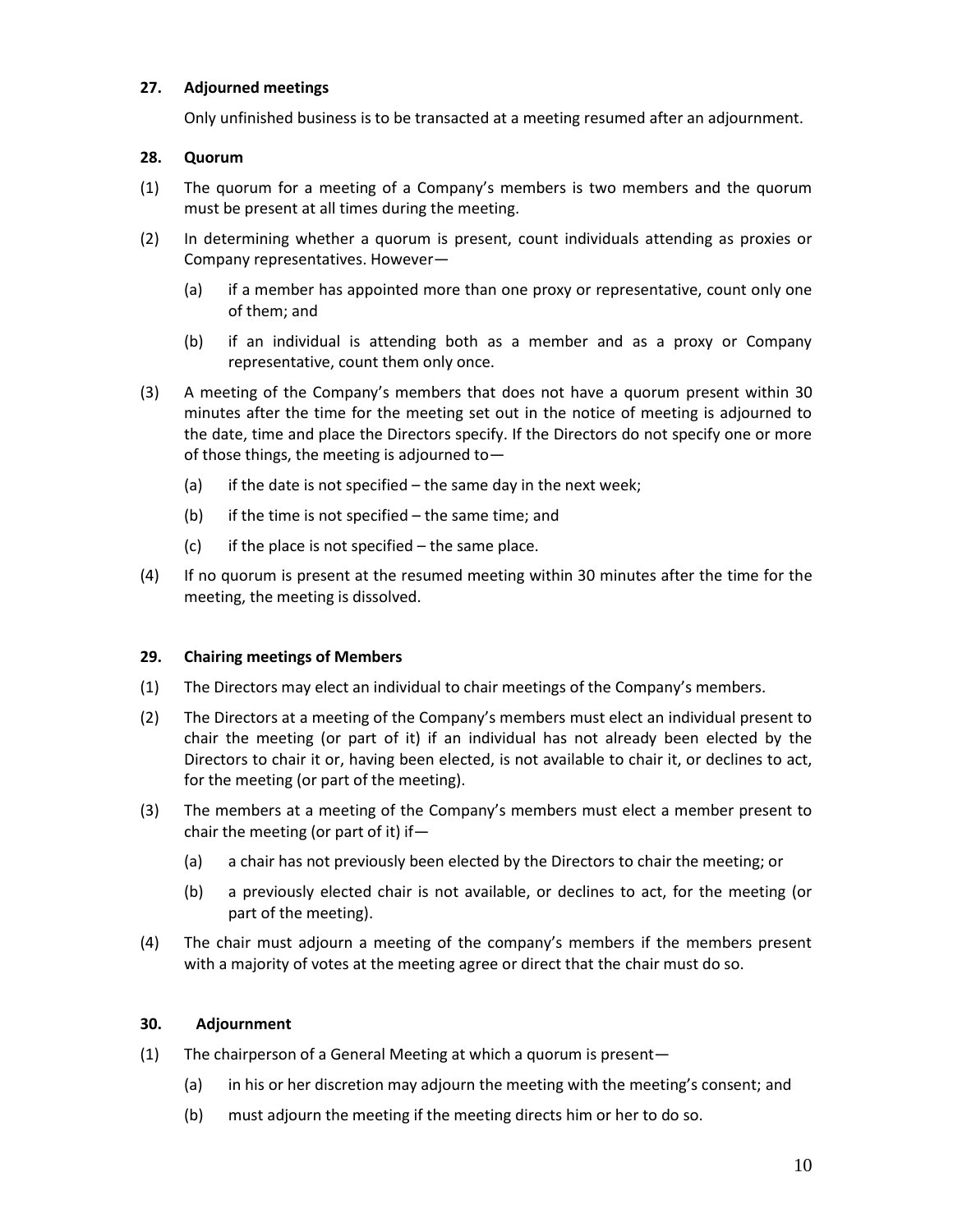- (2) An adjourned General Meeting may take place at a different venue to the initial General Meeting.
- (3) The only business that can be transacted at an adjourned General Meeting is the unfinished business of the initial General Meeting.
- (4) If a General Meeting has been adjourned for more than 21 days, at least 3 days written notice (exclusive of the day on which the notice is served or taken to be served and of the day for which notice is given) of the adjourned meeting must be given to members.

# **PART 9: VOTES OF MEMBERS**

# **31. Entitlement to vote**

- (1) Subject to this Articles of Association—
	- (a) every member may vote;
	- (b) subject to clause paragraph (c), on a show of hands every member has one vote;
- (2) If a member is of unsound mind or is a person whose estate or Property has had a personal representative, trustee or other person appointed to administer it, the member's personal representative, trustee or other person with the management of the member's estate or Property may exercise any rights of the member in relation to a meeting of members as if the personal representative, trustee or other person was a member.

# **PART 10: WRITTEN RESOLUTIONS**

# **32. Circulating resolutions of Private Companies with more than one Member**

- (1) This section applies to resolutions of the members of Private Companies that the Companies Act or the Company's Articles of Association requires or permits to be passed at a General Meeting. It does not apply to a resolution under section 427 to remove an Auditor.
- (2) A Company may pass a resolution without a General Meeting being held if all the members entitled to vote on the resolution sign a document containing a statement that they are in favour of the resolution set out in the document. Each member of a joint membership must sign.
- (3) Separate copies of a document may be used for signing by Members if the wording of the resolution and statement is identical in each copy.
- (4) The resolution is passed when the last Member signs.
- (5) A Company that passes a resolution under this section without holding a meeting satisfies any requirement in this Act—
	- (a) to give members information or a document relating to the resolution  $-$  by giving members that information or document with the document to be signed;
	- (b) to Lodge with the Registrar a copy of a notice of meeting to consider the resolution – by lodging a copy of the document to be signed by Members; and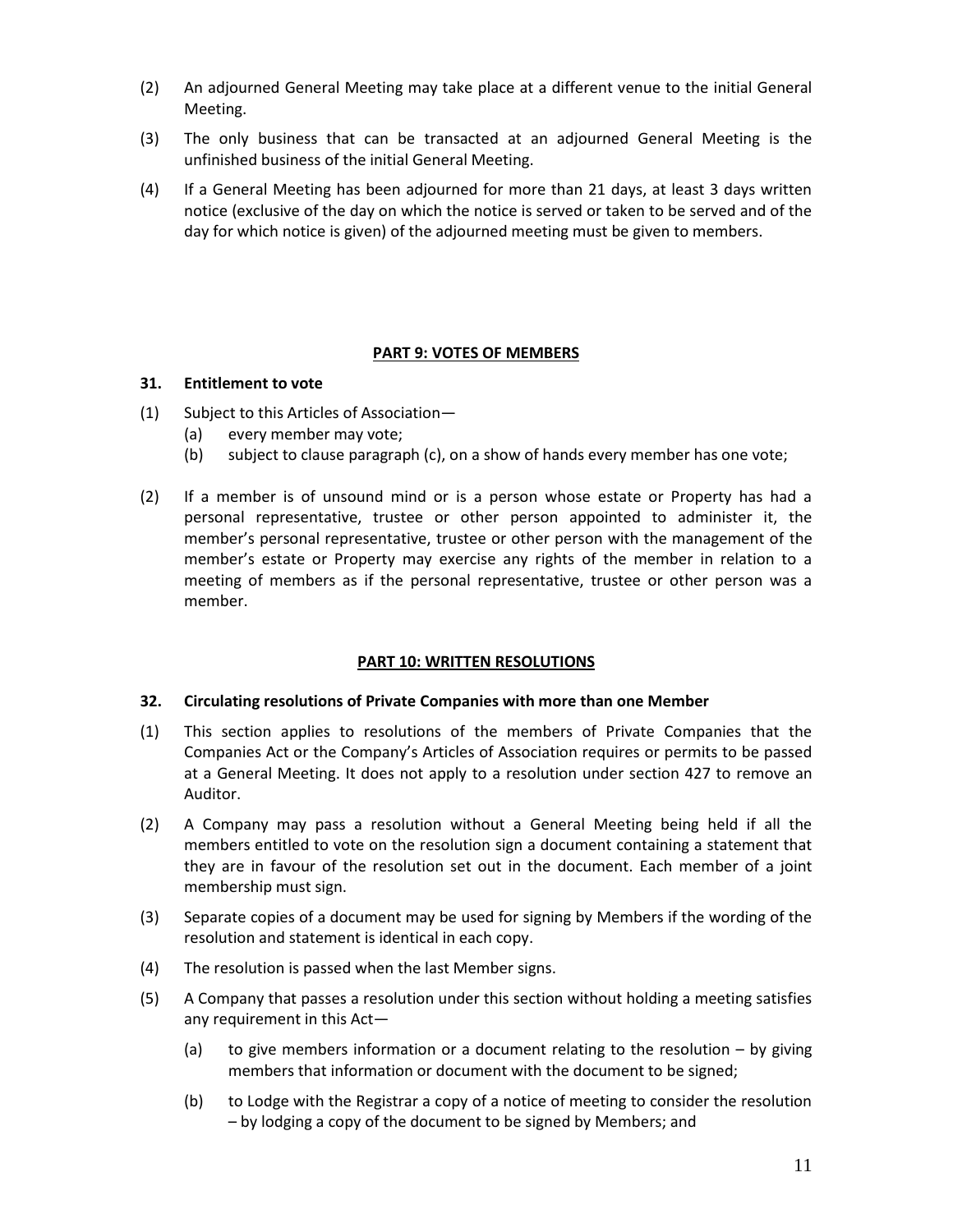- (c) to Lodge a copy of a document that accompanies a notice of meeting to consider the resolution – by lodging a copy of the information or documents referred to in paragraph (a).
- (6) The passage of the resolution satisfies any requirement in the Companies Act or this Articles of Association that the resolution be passed at a General Meeting.

# PART 12: **INSPECTION OF BOOKS**

### **33. Directors may allow Member to inspect Books**

- (1) Except as otherwise required by the Companies Act, the Directors may determine whether and to what extent, and at what times and places and under what conditions, the Books of the Company or any of them will be open for inspection by members other than Directors.
- (2) A member other than a Director does not have the right to inspect any Books of the Company unless the member is authorised to do so by a Court order or a resolution of the Directors.

# **PART 13: AUDIT AND ACCOUNTS**

#### **34. Company to keep accounts**

The Directors must cause the Company to keep written Financial Records in relation to the business of the Company in accordance with the requirements of the Companies Act.

# **PART 14: INCOME AND PROPERTY OF THE COMPANY**

- 35. Application of Income and Property
- (1) The income of the Company shall derive from:
	- (a) Grants received;
	- (b) Fees, membership dues, fines, donations from members;

(c) The amounts payable under contracts or other arrangements entered into by the Gymnastics Federation of Fiji; or

- (d) Income from the donations, gifts or bequests from third and/or from other parties.
- (2) The income and Property of the Company will only be applied towards the promotion of the objects of the Company as adopted by the Company upon registration.
- (3) No income or Property will be paid or transferred directly or indirectly to any member of the Company except for payments to a member—
	- (a) in return for any services rendered or goods supplied in the ordinary and usual course of business to the Company; or
	- (b) of interest at a rate not exceeding current bank overdraft rates of interest for moneys lent.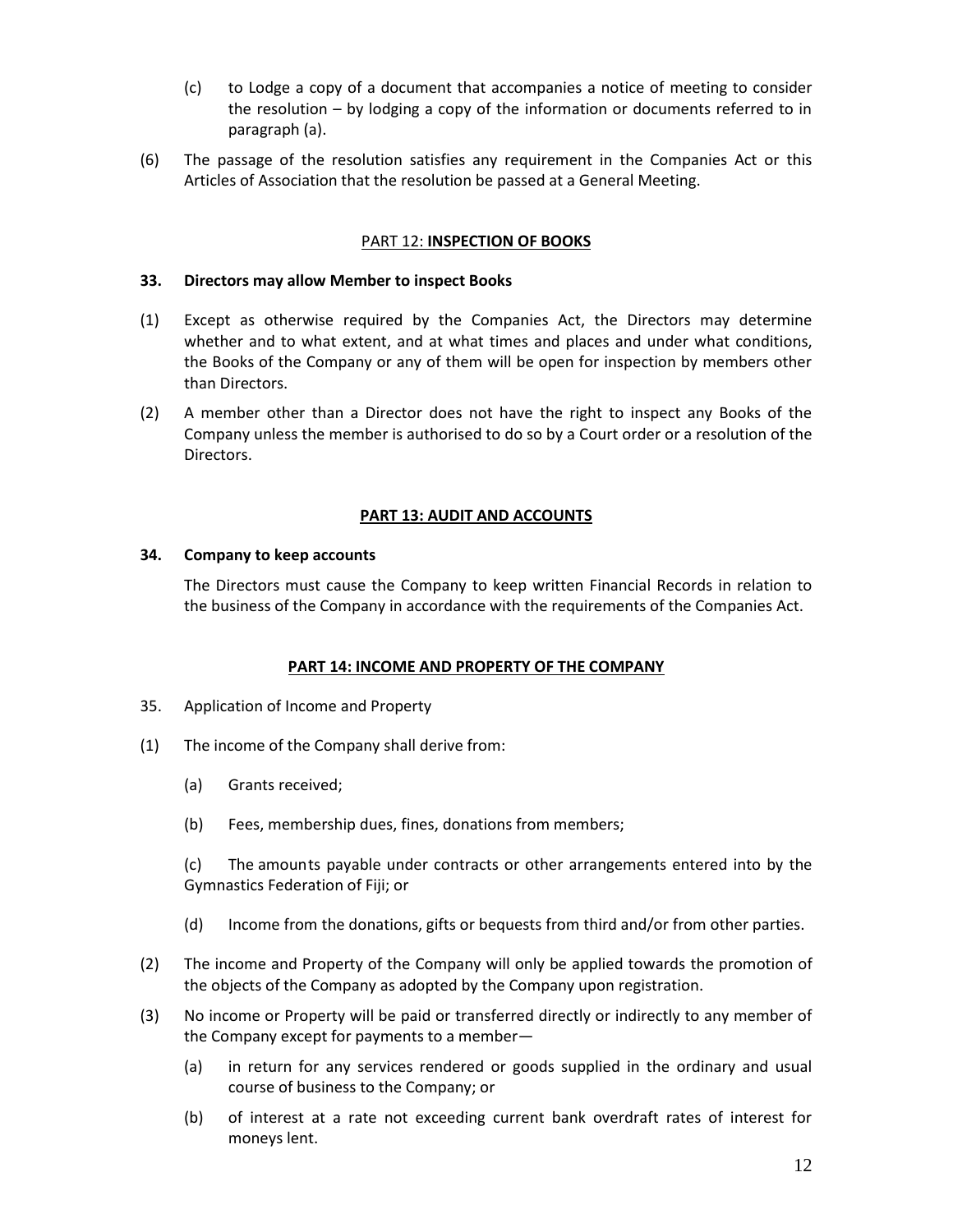(4) No dividend shall be paid out of profits to any member of the Company.

# **36. Admission**

- (1) The number of Members with which the Company proposes to be registered is unlimited.
- (2) The Members of the Company are—
	- (a) the persons who consented to become Members in the application for registration of the Company; and
	- (b) any other persons, Companies or organisations whom or which the Directors admit to membership in accordance with this Articles of Association.
- (3) Applications for membership of the Company must be in writing, signed by the applicant and in a form approved by the Directors in their absolute discretion.
- (4) The Directors will consider each application for membership at the next meeting of Directors after the application is received. In considering an application for membership, the Directors may—
	- (a) accept or reject the application; or
	- (b) ask the applicant to give more evidence of eligibility for membership.
- (5) If the Directors ask for more evidence under sub-clause (4), their determination of the application for membership is deferred until the evidence is given.
- (6) The Directors do not have to give any reason for rejecting an application for membership.
- (7) As soon as practicable following acceptance of an application for membership, the Secretary will send the applicant written notice of the acceptance and request payment of the applicant's entrance fee and first annual subscription.
- (8) The rights and privileges of every Member are personal to each Member and are not transferable by the Member's own act or by operation of law.

# **37. Ceasing to be a Member**

- (1) A Member's membership of the Company will cease—
	- (a) if the Member gives the Secretary written notice of resignation, from the date of receipt of that notice by the Secretary;
	- (b) if a majority of three-quarters of the Directors present and voting at a meeting of Directors by resolution terminate the membership of a Member—
		- (i) whose conduct in their opinion renders it undesirable that that Member continue to be a Member of the Company;
		- (ii) only after the Member has been given at least 21 days' notice of the resolution and has had the opportunity to be heard at the meeting at which the resolution is proposed;
		- (iii) where the Member is an individual, if the Member–
		- (iv) dies;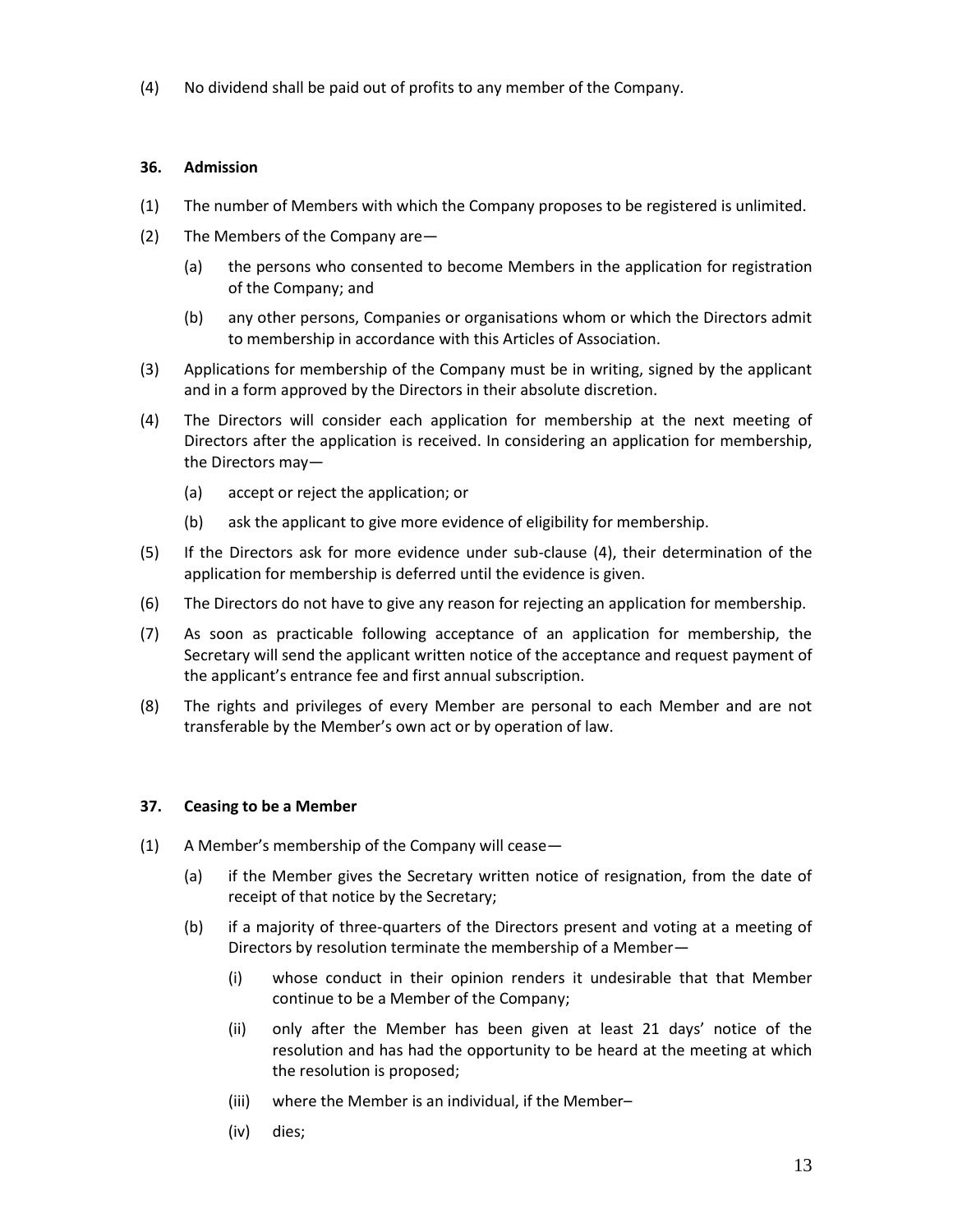- (v) becomes mentally incapacitated or whose person or estate is liable to be dealt with in any way under the laws relating to mental health; or
- (vi) is convicted of an offence;
- (vii) where the Member is not an individual, if—
	- (A) a liquidator is appointed in connection with the winding- up of the Member; or
	- (B) an order is made by a Court for the winding up or deregistration of the Member.
- (2) Any Member ceasing to be a Member—
	- (a) will not be entitled to any refund (or part refund) of a subscription; and
	- (b) will remain liable for and will pay to the Company all subscriptions and moneys which were due at the date of ceasing to be a Member.

#### **38. Entitlement to vote**

A Member entitled to vote at a General Meeting has one vote.

#### **39. Payments to Directors**

No payment will be made to any Director of the Company other than payment—

- (a) of out of pocket expenses incurred by the Director in the performance of any duty as Director of the Company where the amount payable does not exceed an amount previously approved by the Directors of the Company;
- (b) for any service rendered to the Company by the Director in a professional or technical capacity, other than in the capacity as Director, where the provision of the service has the prior approval of the Directors of the Company and where the amount payable is approved by the Directors of the Company and is not more than an amount which commercially would be reasonable payment for the service;
- (c) of any salary or wage due to the Director as an employee of the Company where the terms of employment have been approved by the Directors of the Company; and
- (d) relating to an indemnity in favour of the Director and permitted by the Companies Act or a contract of insurance permitted by the Companies Act.

# **40. Winding up**

- (1) If the Company is wound up—
	- (a) each Member; and
	- (b) each person who has ceased to be a Member in the preceding year, undertakes to contribute to the Property of the Company for the—
	- (c) payment of debts and liabilities of the Company in relation to sub-clause (1)(b), contracted before the person ceased to be a Member and payment of costs, Charges and expenses of winding up; and